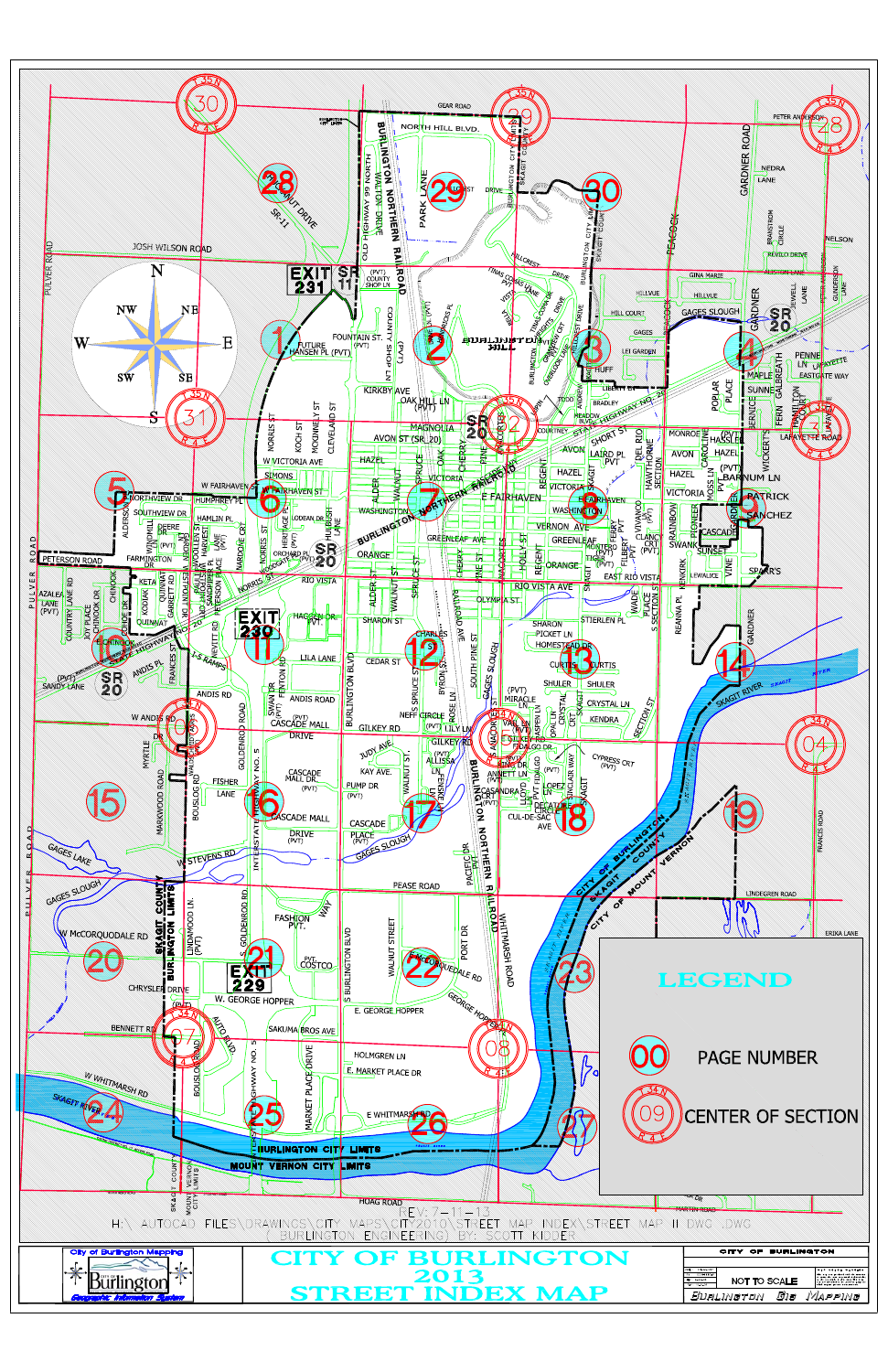| <b>STREET</b>                | <b>LOCATION</b> | <b>MAP PAGE(S)</b>          | <b>JURISDICTION</b> |
|------------------------------|-----------------|-----------------------------|---------------------|
| <b>ALDER ST</b>              | 32 SW           | 7, 12                       | City                |
| <b>ALDERSON PL</b>           | 31 SW           | 5                           | City                |
| ALISSA LN (pvt)              | 05 SW           | 17                          | City                |
| <b>ANACORTES ST</b>          | 32 SE           | 7, 8, 12, 13, 17, 18        | City                |
| <b>ANDIS PL</b>              | 06 NW           | 10                          | County              |
| <b>ANDIS RD</b>              | 06 NE           | 10, 11                      | City                |
| ANDREW DR (pvt)              | 32 NE           | 3                           | City                |
| <b>ANNETT LANE</b>           | 05 SE           | 18                          | City                |
| <b>ASPEN LANE</b>            | <b>05 NE</b>    | 13                          | City                |
| <b>AUTO BLVD (pvt)</b>       | 07 NE           | 21, 25                      | City                |
| <b>AVON AVE</b>              | 32 SW           | 7, 8, 9                     | City                |
| AZALEA LN (pvt)              | 06 NW           | 10                          | County              |
| <b>BARNUM LANE</b> (pvt)     | <b>33 SW</b>    | 9                           | City                |
| <b>BELLA VISTA LN</b>        | 32 NE           | 2, 3                        | City                |
| <b>BENNETT RD</b>            | 07NW            | 20, 21, 24, 25              | City                |
| <b>BERNICE ST</b>            | 33 NW           | 4                           | County              |
| <b>BOUSLOG RD</b>            | 06 SE           | 16, 21, 25                  | City                |
| <b>BRADLEY CT</b>            | 32 NE           | 3                           | City                |
|                              |                 | 1, 2, 6, 7, 11, 12, 16, 17, |                     |
| <b>BURLINGTON BLVD</b>       | 08 NW           | 21, 22, 25, 26              | City                |
| <b>BURLINGTON HEIGHTS DR</b> | 32 NE           | 3                           | City                |
| <b>BYRON ST</b>              | 05 NW           | 12                          | City                |
| <b>CAROLINE ST</b>           | 33 SW           | 9                           | City                |
| <b>CASANDRA CRT (pvt)</b>    | 05 SE           | 18                          | <b>City</b>         |
| <b>CASCADE VISTA</b>         | 33 SW           | 9                           | County              |
| <b>CASCADE HWY</b>           | 32 SW           | 7,8                         | City                |
| CASCADE MALL DR<br>(pvt)     | 06 SE           | 16                          | City                |
| CASCADE PL (east end pvt)    | 05 SW           | 17                          | City                |
| <b>CEDAR ST</b>              | 05 NW           | $\overline{1}2$             | City                |
| <b>CHARLES ST</b>            | 05 NW           | 12                          | City                |
| <b>CHERRY ST</b>             | 32 SW           | 2, 7                        | City                |
| <b>CHINOOK DR</b>            | 06 NW           | 10                          | County              |
| <b>CHRYSLER DR</b><br>(pvt)  | 07 NE           | 20, 21                      | City                |
| CLANCY CT (pvt)              | 32 SE           | 8                           | City                |
| <b>CLEVELAND ST</b>          | 31 SE           | 6                           | City                |
| <b>COHOE DR</b>              | 06 NW           | 10                          | County              |
| COSTCO DR (pvt)              | 07 NE           | 21                          | City                |
| COUNTRY LANE RD (pvt)        | 06 NW           | 10                          | County              |
| COUNTY SHOP LN (pvt)         | 32 NW           | 2, 7                        | City                |
| <b>COURTNEY LN (pvt)</b>     | 32 SE           | 3, 8                        | City                |
| <b>CRYSTAL CT</b>            | 05 NE           | 13, 18                      | City                |
| <b>CRYSTAL LN</b>            | 05 NE           | 13                          | City                |
| CUL-DE-SAC AVE               | 05 SE           | 18                          | City                |
| <b>CURTIS AVE</b>            | 05 NE           | 13                          | City                |
| CYPRESS CT (pvt)             | 05 SE           | 18                          | City                |
| DANE LN (pvt)                | 32 NW           | $\overline{2}$              | City                |
| <b>DECATUR CIRCLE (pvt)</b>  | 05 SE           | 18                          | City                |
| <b>DEERE DR (pvt)</b>        | <b>31 SW</b>    | 5                           | City                |
| DEL RIO DR (pvt)             | 32 SE           | 8                           | City                |
| <b>EASTGATE WY</b>           | 33 NW           | 4                           |                     |
| <b>FAIRHAVEN AVE</b>         | 32 SW           | 6, 7, 8, 9                  | County              |
| <b>FARMINGTON DR</b>         |                 | 5                           | City                |
|                              | 31 SW           |                             | City                |
| FASHION WY (pvt)             | 07 NE           | 21<br>17                    | City                |
| FENSKE LN (pvt)              | 05 SW           |                             | City                |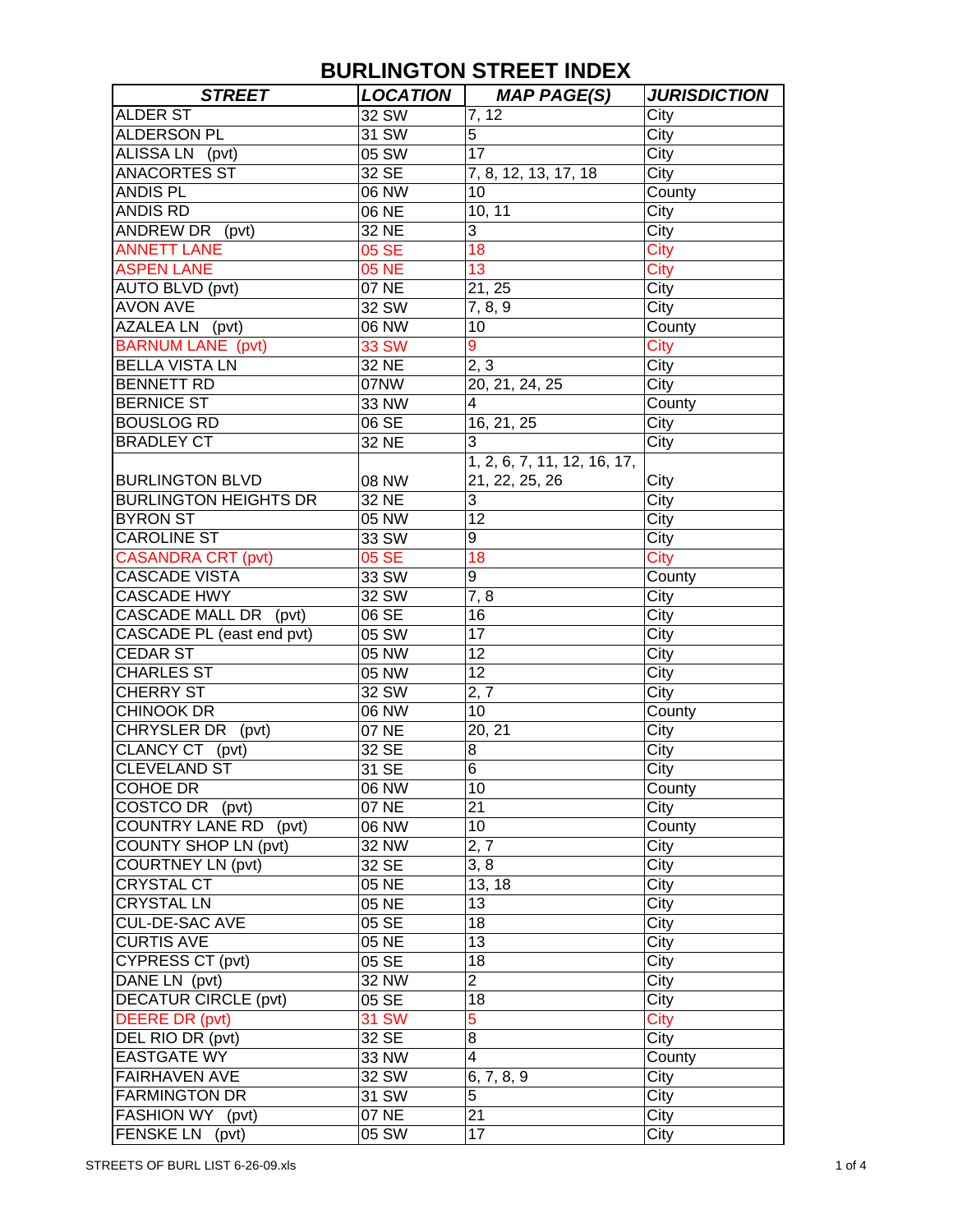| <b>STREET</b>                | <b>LOCATION</b> | <b>MAP PAGE(S)</b>      | <b>JURISDICTION</b> |
|------------------------------|-----------------|-------------------------|---------------------|
| <b>FENTON RD</b>             | 06 NE           | 11                      | City                |
| <b>FERN ST</b>               | 33 NW           | $\overline{\mathbf{4}}$ | County              |
| FIDALGO DR (pvt)             | 05 SE           | 18                      | City                |
| FILBERT PL (pvt)             | 32 SE           | 8                       | City                |
| <b>FISHER LN</b>             | 06 SE           | 16                      | City                |
| FOUNTAIN LN (pvt)            | <b>32 NW</b>    | $\overline{2}$          | City                |
| <b>FRANCES ST</b>            | 06 NW           | 10                      | City                |
| <b>FRITCH AVE</b>            | 32 NW           | $\overline{c}$          | County              |
| <b>GAGES LN</b>              | 32 NE           | 3                       | County              |
| <b>GARDEN LN</b>             | <b>31 SW</b>    | 5                       | City                |
| <b>GARDNER RD</b>            | 33 SW           | 4, 9, 14                | County              |
| <b>GARRETT ROAD</b>          | 06 NW           | 10                      | City                |
| <b>GEORGE HOPPER RD E</b>    | 08 NW           | 22                      | City                |
| <b>GEORGE HOPPER RD W</b>    | 07 NE           | 21                      | City                |
| <b>GILKEY RD</b>             | 05 NW           | 12, 13                  | City                |
| <b>GINA MARIE LN</b>         | 33 NW           | 4                       | County              |
| <b>GOLDENROD RD</b>          | 06 SE           | 16, 11, 21              | City                |
| GRANDVIEW CT (pvt)           | 32 NE           | 3                       | City                |
| HAGGEN DR (pvt)              | 06 NE           | 11                      | City                |
| <b>GREENLEAF AVE</b>         | 32 SW           | 7, 8                    | City                |
| <b>HAMILTON CT</b>           | 33 NW           | 4                       | County              |
| <b>HAMLIN PL</b>             | 31 SE           | 6                       | <b>City</b>         |
| <b>HANSEN PLACE (pvt)</b>    | <b>31 NE</b>    | 1                       | City                |
| <b>HARVEST EDGE LN (pvt)</b> | 31 SE           | 6                       | City                |
| HASSLER LN (pvt)             | 33 SW           | 9                       | City                |
| <b>HAWTHORNE ST</b>          | 32 SE           | 8                       | City                |
| <b>HAZEL AVE W</b>           | 33 SW           | 7, 8                    | City                |
| <b>HENDRICKS PL</b>          | <b>32 NW</b>    | $\overline{2}$          | City                |
| <b>HERITAGE PL (pvt)</b>     | 31 SE           | 6                       | City                |
| <b>HILL CT</b>               | 32 NE           | 3                       | County              |
| <b>HILLCREST DR</b>          | 32 NE           | 3, 29, 30               | City                |
| <b>HILLVUE PL</b>            | 32 NE           | 3                       | County              |
| <b>HILLVUE ST</b>            | 33 NW           | $\overline{4}$          | County              |
| <b>HOLLY ST</b>              | 32 SE           | 8, 13                   | City                |
| HOLMGREN LN (pvt)            | 08 SW           | 26                      | City                |
| <b>HOMESTEAD DR</b>          | 05 NE           | 13                      | City                |
| <b>HUFF RD</b>               | 32 NE           | 3                       | County              |
| <b>HULBUSH LN</b>            | 31 SE           | 6                       | City                |
| <b>HUMPHREY PL</b>           | 31 SE           | $6 \overline{6}$        | <b>City</b>         |
| JOY PL                       | 06 NW           | 10                      | County              |
| <b>JUDY AVE</b>              | 05 SW           | 17                      | City                |
| <b>KAY AVE</b>               | 05 SW           | 17                      | City                |
| <b>KENDRALN</b>              | 05 NE           | 13                      | City                |
| <b>KENKIRK PL (pvt)</b>      | 33 SW           | 9                       | City                |
| <b>KETA AVE</b>              | 06 NW           | 10                      | City                |
| KING DR (pvt)                | 05 SE           | 18                      | City                |
| <b>KIRKBY AVE</b>            | <b>32 NW</b>    | $\overline{2}$          | City                |
| <b>KOCH ST</b>               | 31 SE           | 6                       | City                |
| KODIAK DR                    | 06 NW           | 10                      | City                |
| <b>LAFAYETTE RD</b>          | 33 NW-SW        | 4, 9                    | County              |
| LAIRD PL (pvt)               | 32 SE           | 8                       | City                |
| <b>LEI GARDEN RD</b>         | 32 NE           | 3                       | County              |
| <b>LEWALICE LN</b>           | 33 SW           | $\boldsymbol{9}$        | City                |
| <b>LIBERTY LN</b>            | 32 NE           | 3                       | City                |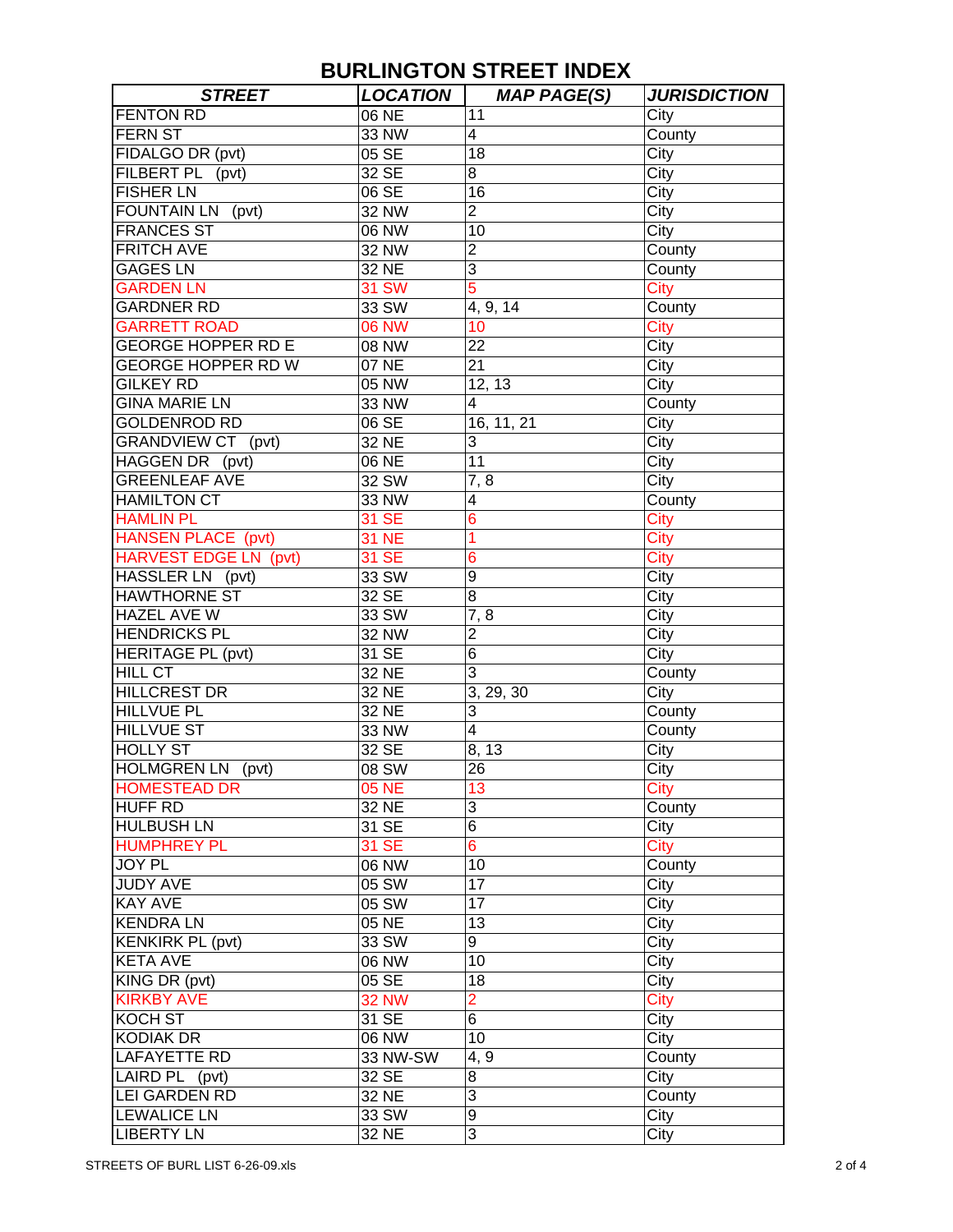| <b>STREET</b>                 | <b>LOCATION</b> | <b>MAP PAGE(S)</b>     | <b>JURISDICTION</b> |
|-------------------------------|-----------------|------------------------|---------------------|
| <b>LILA LN</b>                | 06 NE           | 11                     | City                |
| <b>LILY LANE (pvt)</b>        | <b>05 NW</b>    | 12 <sub>2</sub>        | City                |
| LINDAMOOD LN (pvt)            | 07 NE           | 20, 21                 | City                |
| LLOYD LN (pvt)                | 05 SE           | 18                     | City                |
| <b>LODEAN DR</b>              | 31 SE           | 6                      | City                |
| LOPEZ LN (pvt)                | 05 SE           | 18                     | City                |
| LUPINE LN (pvt)               | 32 NE           | 3                      | City                |
| <b>MAGNOLIA AVE</b>           | 32 SW           | 7,8                    | City                |
| <b>MAPLE ST</b>               | 33 NW           | $\overline{4}$         | County              |
| <b>MARKETPLACE DRIVE</b>      | 07 SE-NE        | 21,25                  | City                |
| <b>MARKETPLACE DRIVE EAST</b> | <b>08 NW</b>    | 26                     | City                |
| <b>MARKWOOD RD</b>            | 06 NE           | 15                     | County              |
| MCCORQUEDALE RD E             | 08 NW           | 22                     | Clty                |
| MCCORQUEDALE RD W             | 07 NW           | 21                     | City                |
| <b>MCKINLEY ST</b>            | 31 NE           | 6                      | City                |
| <b>MEADOWS BLVD (pvt)</b>     | 32 NE           | 3                      | City                |
| MIRACLE LN (pvt)              | 05 NE           | 13                     | City                |
| <b>MONROE ST</b>              | 33 NW           | 3, 4, 8, 9             | City                |
| MONTERO LN (pvt)              | 32 SE           | 8                      | City                |
| <b>MOSS LN (pvt)</b>          | <b>33 SW</b>    | 9                      | City                |
| <b>MYRTLE DR</b>              | 06 SW           | 15                     | County              |
| <b>NARDONE CT</b>             | 31 SE           | 6                      | City                |
| <b>NEFF CIRCLE (pvt)</b>      | <b>05 NW</b>    | 12                     | <b>City</b>         |
| <b>NEVITT RD</b>              | 06 NE           | 11                     | City                |
| <b>NORRIS ST</b>              | 31 SE           | 6                      |                     |
| <b>NORTH HILL BLVD</b>        |                 |                        | City                |
|                               | 29 SW           | 29                     | City                |
| <b>NORTHVIEW DR</b>           | <b>31 SW</b>    | 5                      | City                |
| <b>OAK ST</b>                 | 32 SW           | 2, 7<br>$\overline{2}$ | City                |
| <b>OAK HILL LN (Pvt)</b>      | 32NW            |                        | City                |
| <b>OLYMPIA ST</b>             | 05 NW           | 12, 13                 | City                |
| <b>OPAL LN</b>                | 05 NE           | 13                     | City                |
| ORANGE AVE                    | 32 SW           | $\overline{7}$         | City                |
| <b>ORCHARD PL</b>             | 31 SE           | 6                      | City                |
| <b>OVERLOOK LN</b>            | 32 NE           | 3                      | City                |
| PACIFIC DR (pvt)              | 05 SW           | 17                     | City                |
| <b>PARK LN</b>                | 29 SW           | 29                     | City                |
| <b>PATRICK DR</b>             | 33 SW           | 9                      | County              |
| PAULI PL (pvt)                | 06 NE           | 11                     | City                |
| <b>PEACOCK LN</b>             | 31 NE           | 3, 4, 30               | County              |
| <b>PEASE RD</b>               | 05 SW           | 17, 22                 | City                |
| PETERSON PL                   | 06 NE           | 11                     | City                |
| PETERSON RD                   | 31 SW           | 5, 6, 10, 11           | City                |
| <b>PICKET LN</b>              | <b>05 NE</b>    | 13 <sup>°</sup>        | City                |
| PINE ST                       | 32 SW           | 2, 7, 12               | City                |
| PIONEER DR                    | 33 SW           | 9                      | City                |
| POPLAR PL                     | 33 NW           | 4                      | City                |
| PORT DR                       | 08 NW           | 22                     | City                |
| PUMP DR (pvt)                 | 05 SW           | 17                     | City                |
| <b>QUINNAT AVE</b>            | 06 NW           | 10                     | City                |
| <b>QUINNAT DR</b>             | 06 NW           | 10                     | City                |
| RAILROAD AVE                  | 05 NW           | 12                     | City                |
| <b>RAINBOW DR</b>             | 33 SW           | 9                      | City                |
| <b>REANNA PL</b>              | 04 NW           | 14                     | City                |
| <b>REGENT ST</b>              | 32 SE           | 3, 8, 13               | City                |